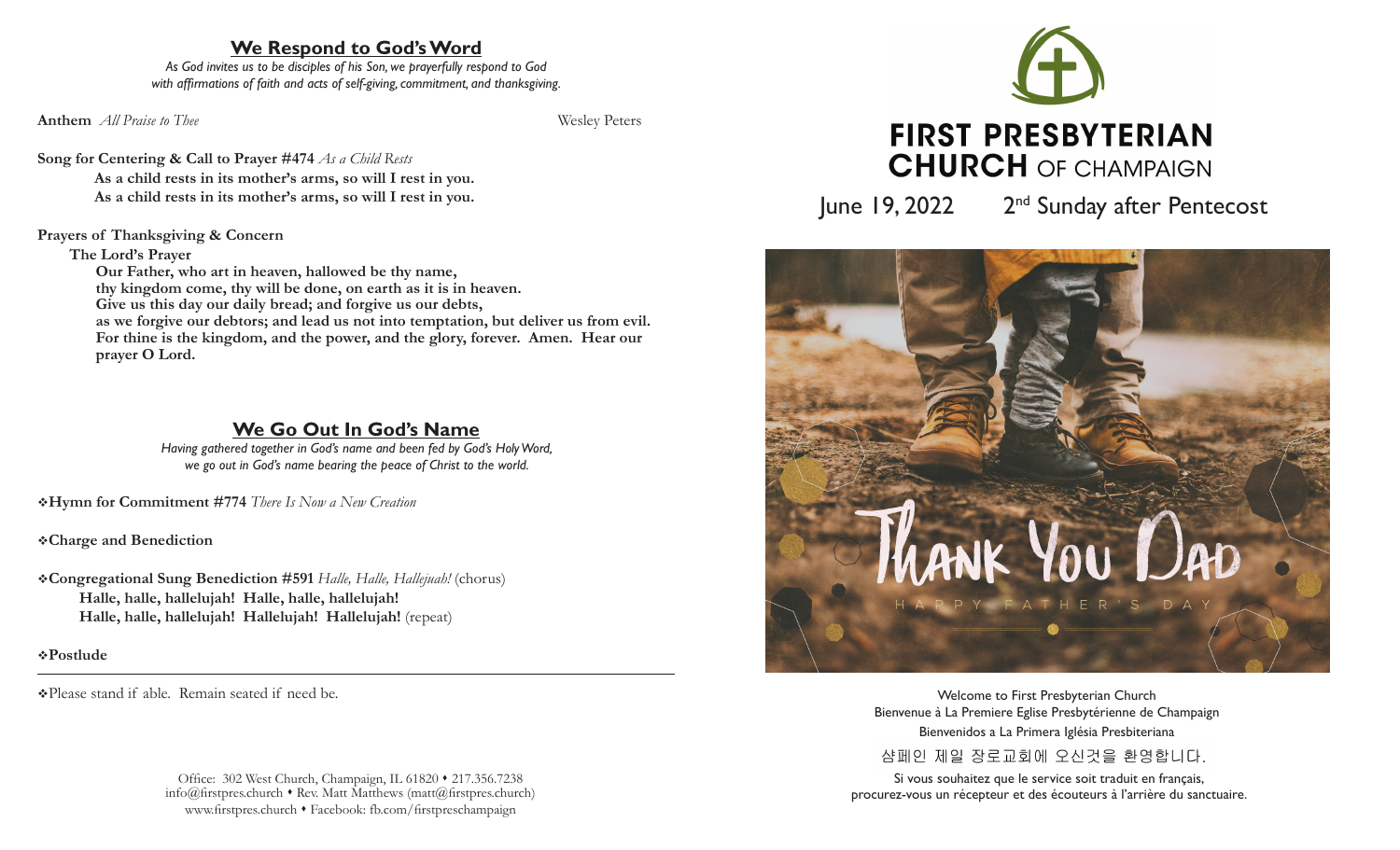## **Welcome to worship!**

*When you enter the sanctuary, please be mindful of the silent prayers of those around you.*

*We invite you to share your contact info in the Friendship Pad when passed, then to stop by our Welcome Center downstairs in Westminster Hall after the service for coffee and fellowship. Mingle with other friends and guests and learn more about this congregation's ministry. Welcome home!*

## **We Gather Together In God's Holy Name**

*God calls us together as "children." Wonderful it is to be so loved! Our natural response is worship.*

**Prelude Chiming on the Hour of Tower Bell Act of Friendship & Sharing of Prayer Concerns** *Please pass the Friendship Pad and list prayer concerns on the prayer request cards in the pew.* **Greeting & Announcements**

#### v**Call to Worship**

There is now a new creation **Through the grace of Jesus Christ,** Peace and reconciliation, **With the God of endless life.** (*There Is Now a New Creation*, hymn #774) Come, friends, join to sing! **Praise the LORD, alleluia!**

v**Hymn of Praise #339** *Lift Every Voice and Sing*

### **Call to Confession**

#### **Prayer of Confession**

Grant unto us, O God, the fullness of your promises. Where we have been weak,

 **grant us your strength;** where we have been confused,

 **grant us your guidance;** 

where we have been distraught,

 **grant us your comfort;**  where we have been dead,  **grant us your life;** when we go astray,

 **forgive us.** 

Apart from you, O Lord, we are not whole. **In and with you we can do all things. Amen.** 

#### **Assurance of Pardon**

By the Grace of God through Jesus Christ, Know that you are forgiven and be at peace.  **Thanks be to God.** Friends, believe the good news of the gospel.

 **In Jesus Christ our sins are forgiven**

The peace of our Lord Jesus Christ be with you all.  **And also with you.**

### **Passing of the Peace**

God calls us to love one another as God loves us. In this we know the truth of Christ's peace. Share signs of Christ's peace with one another. (*Please greet one another in the peace of Christ.*)

# **Invitation to the Offering** *We are invited to return God's tithes and give our offering.*

**Offertory Sung Response #240** *Alleluia, Alleluia! Give Thanks* **Alleluia, alleluia! Give thanks to the risen Lord. Alleluia, alleluia! Give praise to his name. Come let us praise the living God, joyfully sing to our Savior. Alleluia, alleluia! Give thanks to the risen Lord. Alleluia, alleluia! Give praise to his name. Prayer of Dedication & Thanksgiving** 

# **We Gather Around God's Holy Word**

*At the center of Christian life and worship is God's Word incarnate in Christ and God's Word as recorded in scripture. We hear the story of God's love in scripture and sacrament and we say, "Thanks be to God!"*

### **Word with Children**

**Prayer for Illumination #466** *Come and Fill Our Hearts* (from *Psalm 106:1* & *118:1a, 29a*) **Come and fill our hearts with Your peace, You alone, O Lord, are holy. Come and fill our hearts with Your peace, Alleluia!** 

## **Scripture** *Luke 8:26-39* (NT pg. 68)

This is the Word of the Lord./**Thanks be to God!** Ceci est la Parole du Seignuer./**Gloire à Dieu** (pronounced "glow-ah ah dew")

#### **Sermon** *They Asked Jesus to Leave* Matt Matthews **Matt Matthews**